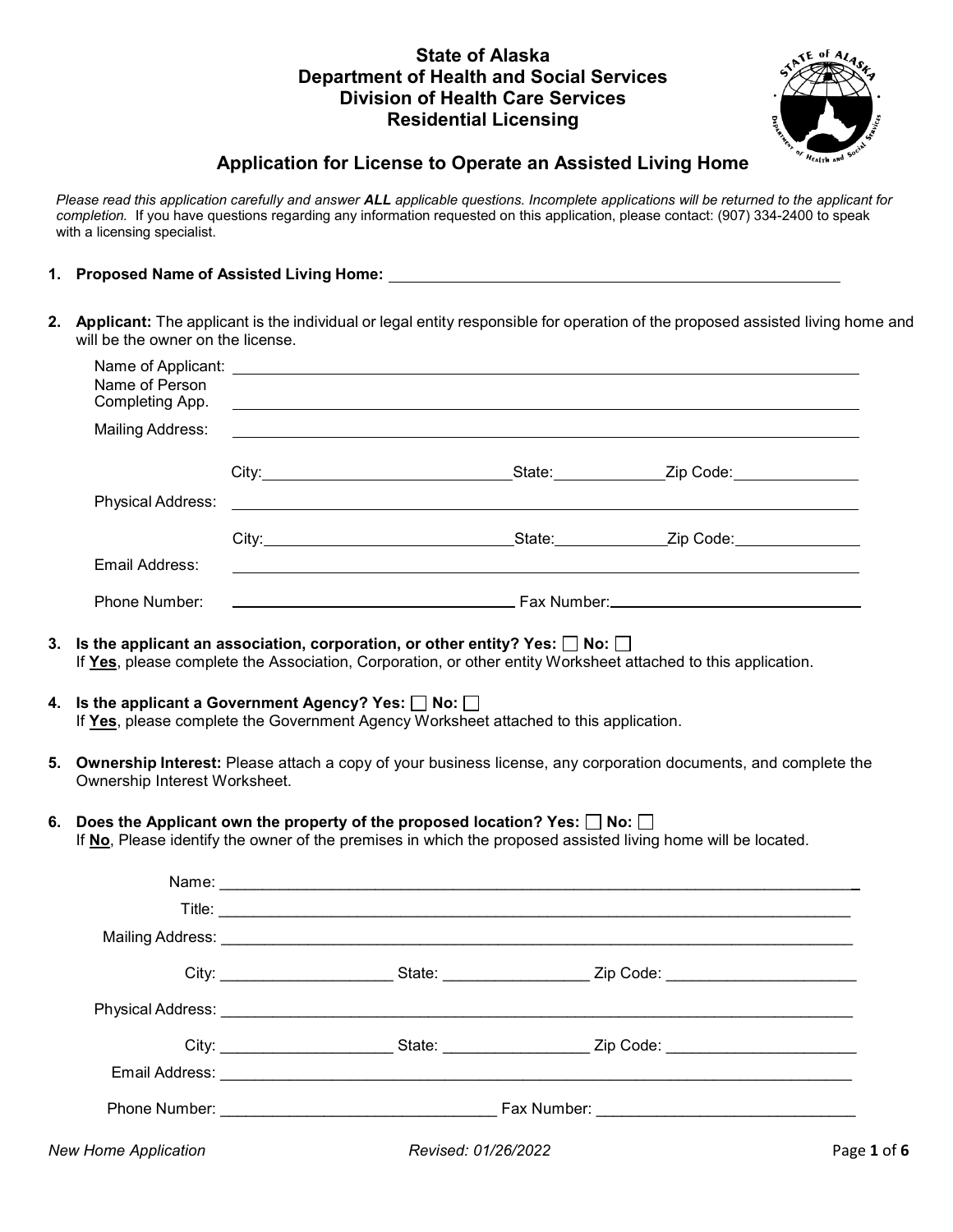**7. Physical Address of the Proposed Assisted Living Home:** *A physical location MUST be identified PRIOR to submission of an application. Changes in the proposed physical location during the licensing process may require a new application and associated fees. Applications that do not specify a physical location will be returned as incomplete.*

| Street: |                           |  |
|---------|---------------------------|--|
|         |                           |  |
| City:   | AK<br>Zip Code:<br>State: |  |

**8. Mailing Address of the Assisted Living Home:**

| Street: |                     |  |
|---------|---------------------|--|
| City:   | State: AK Zip Code: |  |

**9. Telephone numbers:** *Please provide us with at least two telephone numbers. The website phone number will be posted on the website listing of licensed facilities. If you do not enter a website phone number here, no phone number will be listed on the website unless a request is submitted in writing. The facility phone number is the number that will be used by residents if they need to make a call and by staff if they need to contact emergency services. These may be the same telephone number:*

| Website Phone Number: |  |
|-----------------------|--|
|                       |  |

**Facility Phone Number:** 

## **Administrator Phone Number:**

## **10. Total number of individuals the home intends to serve:**

 *The total number of individuals the home intends to serve may be less than or equal to the maximum occupancy allowed by the fire department but may not be more than the maximum occupancy allowed by the fire department*.

**Number of Residents***: \_\_\_\_\_\_\_\_\_\_\_\_\_\_\_* 

- **11. Type of License the individual wants to operate:**
	- $\Box$  Adults age 18 years of age or older who have a mental health or developmental disability (DD/MH).

**Or,** 

 $\Box$  Adults age 18 years of age or older who have physical disability, are elderly, or suffering from dementia, but who are not chronically mentally ill (SS).

#### **12. Does the Applicant currently hold, or ever previously held, any other licenses or certifications issued by the Department?**

 **Yes: No:** (Example: Child Care License, Foster Care License, Medicaid certification, or etc.) If **Yes,** please list below with their expiration dates:

**13. Administrator:** Please identify the individual who will be serving as the Administrator of the proposed Assisted Living Home and complete an Administrator Designation Questionnaire and attach it to the application:

Name: \_

**14. Designee:** Please identify the individual who will be serving as the Designee of the proposed Assisted Living Home and complete a Designee Designation Questionnaire and attach it to the application: *(A designee is required, this individual serves as the Administrator if they are unavailable)*

Name: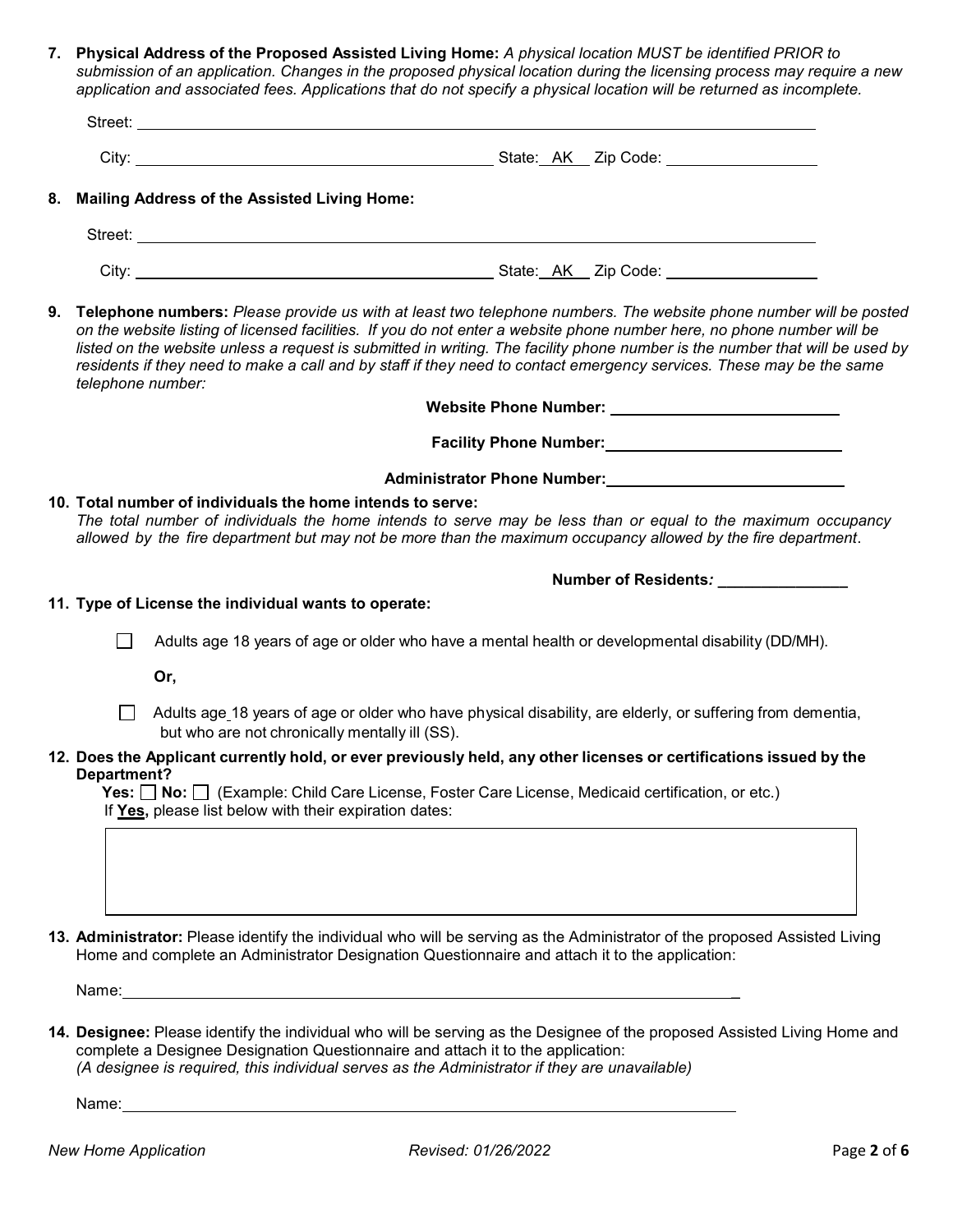- **15. Resident Manager:** Please identify the individual who will be serving as the Resident Manager of the proposed Assisted Name:\_  (*Variance applications can be obtained by contacting our office at 907-334-2400.)* Living Home and complete a Resident Manager Designation Questionnaire and attach it to the application:*(A resident manager is required if the administrator does not manage the daily operations of the assisted living home)* 16. Is the Home seeking a variance? Yes:  $\Box$  No:  $\Box$ If **Yes**, please attach a completed general variance application to this application.  $\ddot{\phantom{a}}$
- **17. Will there be any other individuals residing at the Assisted Living Home, other than the Administrator and** residents? Yes:  $\sqcup$  No:  $\sqcup$

If **Yes**, please complete the Household Member Worksheet attached to this application.

## **18. The following, as applicable, are required to be attached to your application.**

1. Completed Application for License to Operate an Assisted Living Home.

Must be notarized.

Must include fee.

□ Complete (if applicable) Association, Corporation, or other entity Worksheet.

Complete (if applicable) Government Agency Worksheet.

Complete Ownership Interest Worksheet.

2. Administrator Designation Questionnaire completed by the individual being appointed Administrator.

Completed Administrator Designation Questionnaire.

Documentation the individual meets the requirements in 7 AAC 75.230.

□ Copy of government issued photo identification.

□ Documentation of Clearance from Active Tuberculosis (TB).

3 Character and 2 Employer References (See attached form).

◯ Copies of Current CPR & first aid.

 $\Box$  3. Designee Designation Questionnaire completed by the individual being appointed Designee.

□ Completed Designee Designation Questionnaire.

 $\Box$  Copy of government issued photo identification.

 $\Box$  Documentation of Clearance from Active Tuberculosis (TB).

□ 3 Character and 2 Employer References (See attached form).

□ Copies of Current CPR & first aid.

 $\Box$  4. Resident Manager Designation Questionnaire completed by the individual being appointed Resident Manager. (If Applicable)

□ Completed Resident Manager Designation Questionnaire.

 $\Box$  Documentation the individual meets the requirements in 7 AAC 75.230.

 $\Box$  Copy of government issued photo identification.

 $\Box$  Documentation of Clearance from Active Tuberculosis (TB).

3 Character and 2 Employer References (See attached form).

 $\Box$  Copies of Current CPR & first aid.

 $\Box$  5. Completed Projected Budget Guidelines and 3 Month Budget. This must be a 6 month budget if you currently own and operate another licensed assisted living home or you are applying for an assisted living home with eleven (11) or more residents. This must include:

□ Copies of current billing statements from utilities to verify the amounts reported in the 3 month budget.

Documentation of current bank statements that verify there is the three month financial reserve as required by 7 AAC 75.085.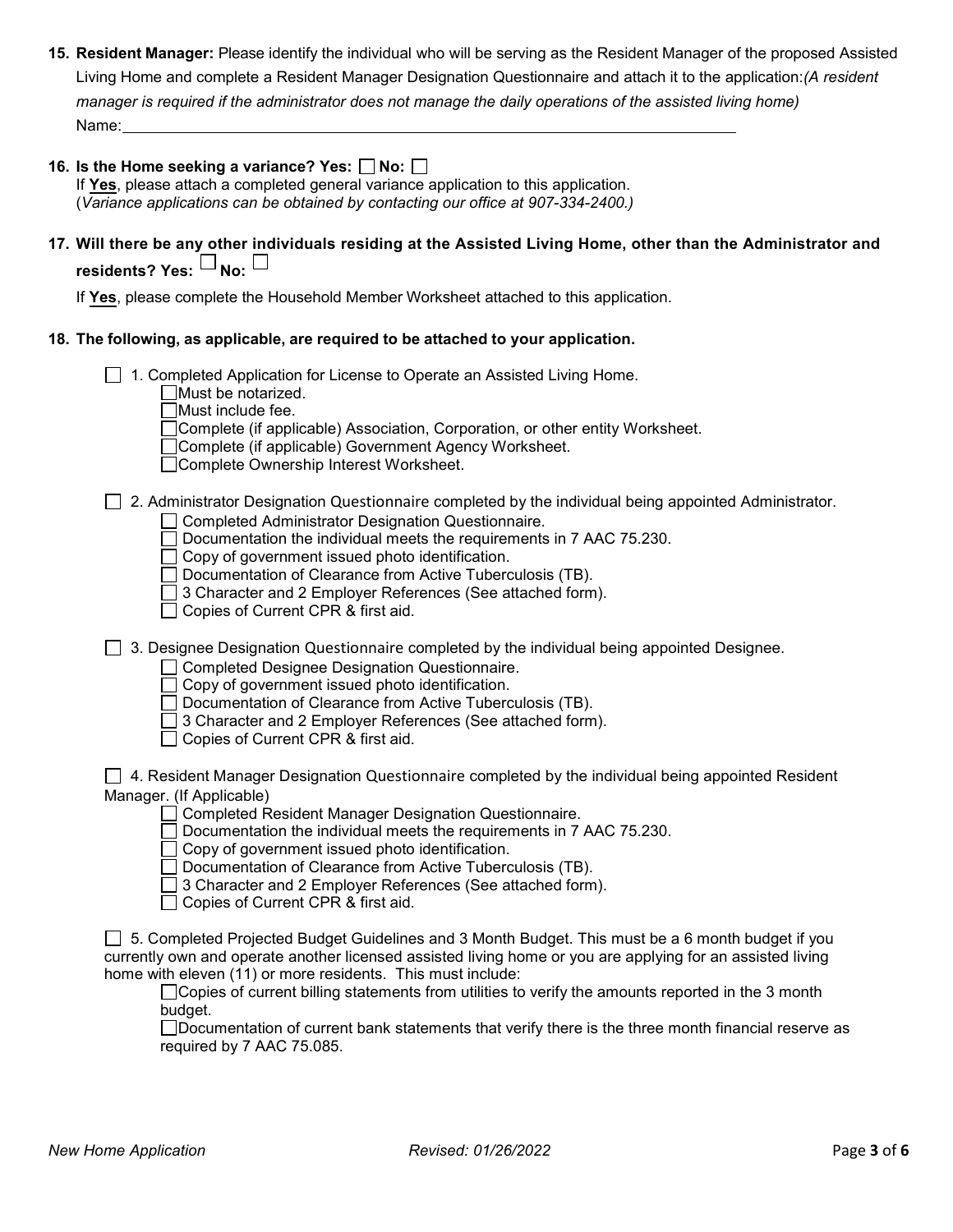6. Universal Precautions Policy - Create and Submit the Home's Universal Precautions (see enclosed guide lines and 7 AAC 10.1045 for information on what is required to be included).

 $\Box$  7. Staff Plan and Staff Responsibilities – Complete the attached sample Staff Plan and Create and Submit Staff Responsibilities (Job Descriptions) (see enclosed sample form and 7 AAC 75.080 (b) (11) for information on what is required to be included).

 $\Box$  8. Personnel Practices – Create policies you will require your staff to comply with. This is similar to an employee handbook. (See 7 AAC 75.210 (a) (3) for information on what is required).

 $\Box$  9. Disaster Preparedness Plan – Create and Submit the Home's Disaster Preparedness Plan (see 7 AAC 10.1010 (e)-(l) for information on what is required to be included). See also the enclosed sample emergency evacuation drill form.

 $\Box$  10. Emergency Evacuation Plan/Floor Plan – Create a clear diagram of each level of the home that identifies all the walls, doorways, and windows and include a key that identifies all of the following items:

Location of smoke detectors.

Location of Carbon Monoxide (CO) detectors.

 $\Box$  Location of fire extinguisher.

□ Location of Disaster Kit.

□ Location of First Aid Kit.

 $\Box$  Location of the meeting place outside the home.

 $\Box$  Arrows showing evacuation routes used in an emergency.

 $\Box$  11. Documentation is required to verify with the owner of the property is aware and give permission for use of the property as an assisted living home. Please attach documentation.

□ 12. Restraint Policy and Restraint Assessment– Create and Submit the Home's Restraint Policy and Procedure (see 7 AAC 75.295 for information on what is required to be included, see enclosed sample Restraint Assessment for item required).

13. List of Services Offered – Create and Submit the Home's List of Services Offered (see enclosed sample form and 7 AAC 75.080 (b) (8) for information on what is required to be included).

□ 14. Prohibition of Abuse, Neglect, or Exploitation Policy – Create and Submit the Homes Policy and Procedure (see 7 AAC 75.220 for information on what is required to be included).

 $\Box$  15. Employee Orientation - Create and Submit a form on how the Home will document Employees Orientation (see enclosed sample form and see 7 AAC 75.210 (a) (3) and 7 AAC 75. 240 (b) for information on what is required to be included).

| □ 16. Notice of Resident Rights– Create and Submit the documentation the Home will use (see enclosed |
|------------------------------------------------------------------------------------------------------|
| sample form and AS 47.33.300 for information on what is required to be included).                    |

| □ 17. Notice of Protection from Retaliation– Create and Submit the documentation the Home will use (see |  |
|---------------------------------------------------------------------------------------------------------|--|
| enclosed sample form see AS 47.33.350 for information on what is required to be included).              |  |

 $\Box$  18. Grievance Procedure – Create and Submit the documentation the Home will use (see enclosed sample form and AS 47.33.340 for information on what is required to be included).

| □ 19. House Rules – Create and Submit the documentation the Home will use (see enclosed sample form |  |
|-----------------------------------------------------------------------------------------------------|--|
| and AS 47.33.060 for information on suggested items to include).                                    |  |

 $\Box$  20. Residential Service Contract – Create and Submit the documentation the Home will use (see enclosed sample form and AS 47.33.210 for information on what is required to be included).

 $\Box$  21. Assisted Living Plan & Physician Statement – Create and Submit the documentation the Home will use (see enclosed sample forms and AS 47.33.220 and AS 47.33.230 for information on what is required to be included).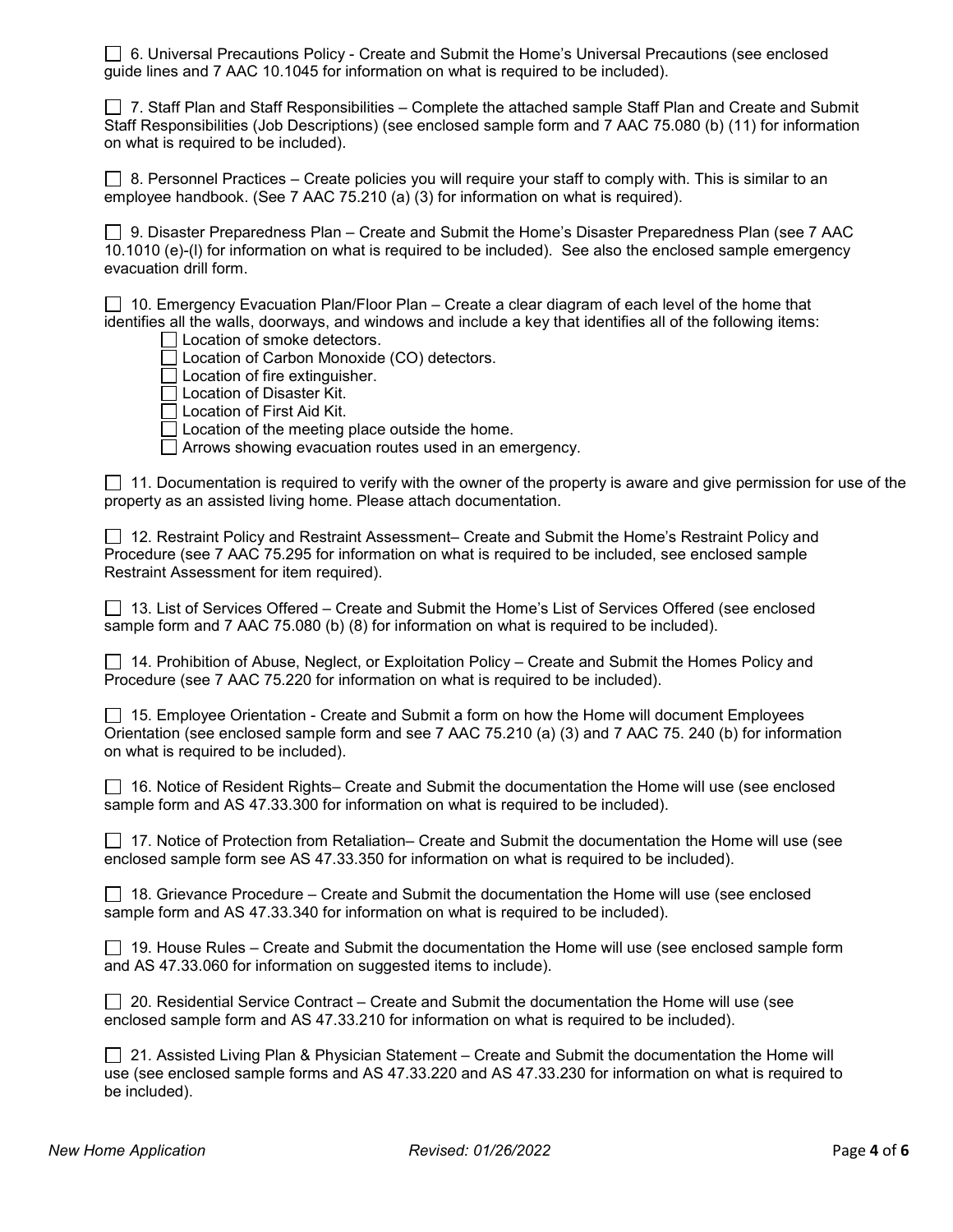$\Box$  22. Controlled Substance Policy – Create and Submit the Home's policy and procedure for controlled substances, include the form the Home will use to document controlled substance managed by the Home. (See enclosed sample form and 7 AAC 10.1070 (c) (3) for information on what is required to be included).

| □ 23. Acceptance and Management of Residents' Money - Will the Home accept and manage Resident's               |
|----------------------------------------------------------------------------------------------------------------|
| money? Yes: $\Box$ or No: $\Box$ If Yes, the Home must create a written policy for the management of money and |
| create a written authorization to be signed the resident or the resident's representative or representative    |
| payee. (See enclosed sample authorization form and AS 47.33.040. (b) and 7 AAC 75.310. (a)- (j) for            |
| information required to be included in the policy and written authorization)                                   |

| $\Box$ 24. Plant Notification – only required if the home has poisonous plants and the Department has     |
|-----------------------------------------------------------------------------------------------------------|
| approved them to remain in the home. If the home has poisonous plants, you must create a form to notify   |
| residents and/or their representatives of the poisonous plants in the home and safety plan for those with |
| impaired cognition (see 7 AAC 10.1095 for information on what is required to be included).                |

| $\Box$ 25. Animal Notification – only required for homes with animals present. If the home has animals, you  |  |
|--------------------------------------------------------------------------------------------------------------|--|
| must create a form to notify residents and/or their representatives that animals are in the home. (See 7 AAC |  |
| 10.1090 for information on what is required to be included).                                                 |  |

 26. Firearm Notification – **firearms are not allowed in homes with 6 or more residents.** If the home has firearms, or you will allow firearms, you must create a form to notify residents and /or representatives that firearms are in the home. (See 7 AAC 10.1080 for information on what is required to be included).

| $\Box$ 27. Communal Use Nonprescription Drug Policy – only required for a home with 3 or more residents |
|---------------------------------------------------------------------------------------------------------|
| and homes providing communal use of commonly used nonprescription medication. Create and Submit the     |
| Home's policy (See 7 AAC 10.1070 (g) (4) for information on what is required to be included).           |

 28. Change of Use Permit/Certificate of Occupancy – **only required for homes in the Municipality of Anchorage with 3 or more residents or for buildings that have multiple assisted living homes operating in them.** (See the enclosed flyer on Change of Use Permit/Certificate of Occupancy requirement).

 29. Fire Inspection Report – **only required for homes with 6 or more residents, or 3 or more resident in the Fairbanks Municipality.** Contact your local fire authority to find out what they require.

| □ 30. Incontinence Care Procedures – only required for 6 or more resident Create and Submit the             |
|-------------------------------------------------------------------------------------------------------------|
| Home's policy and procedure for incontinence care (see 7 AAC 10.1055 for information on what is required to |
| be included).                                                                                               |

| $\Box$ 31. Business Plan – only required if applying for a home with 11 or more residents or to operate |  |
|---------------------------------------------------------------------------------------------------------|--|
| multiple homes (see 7 AAC 75.080 (b) (13) for information on what is required to be included).          |  |

| $\Box$ 32. Kitchen/Food Service Inspection – only required for homes with 6 or more in the Municipality of |
|------------------------------------------------------------------------------------------------------------|
| Anchorage, 13 or more residents Outside the Municipality of Anchorage. In the Municipality of              |
| Anchorage, contact Food Safety and Sanitation at (907) 343-4200. Outside the Municipality of Anchorage,    |
| contact the DEC Food Safety and Sanitation Program at (907) 269-7501.                                      |

**33. Water source - Does your facility utilize Public Water:**  $\Box$  **or Well Water:**  $\Box$ **?** 

| If the facility utilizes Well Water, the Department of Environmental Conservation (DEC) Drinking Water      |
|-------------------------------------------------------------------------------------------------------------|
| Program may monitor your water system, if individuals occupying the building during a week are more than 25 |
| (including residents and weekly staff). Please contact your local DEC Water Program to register your Well   |
| Water.                                                                                                      |

 34. Wastewater - **only required if your facility will utilize Well Water:** Applicants with wastewater systems (septic) are required to contact DEC Wastewater Program to verify that wastewater systems meet the distance of separation required from their water system. Submit documentation you're in compliance. For further information contact Division of Water (907) 465-5180 or your local DEC office.